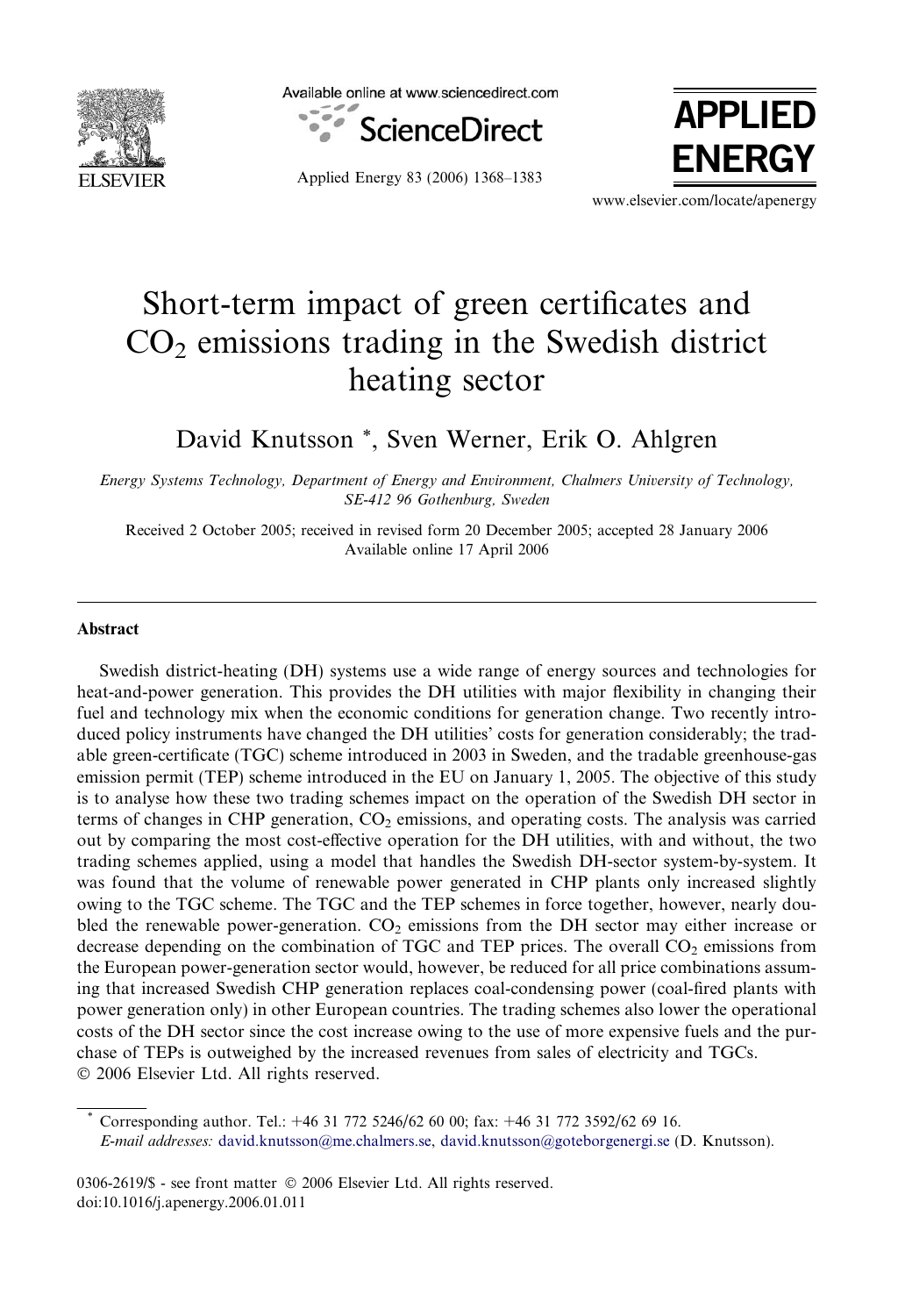Keywords: Tradable green-certificates (TGCs); Tradable emission permits (TEPs); Combined heat-and-power (CHP); District heating; Systems analysis; Sweden

## 1. Introduction

District heating (DH) is the dominant source of heat for buildings in Sweden, with a current market share of about 47% [\[1\].](#page--1-0) This position has been achieved through the creation of hundreds of local DH systems all over Sweden during the past six decades. Compared with many other countries with major DH sectors, the use of fossil fuels (oil, coal, and natural gas) in the Swedish DH sector is very limited. The major reasons for this are the lack of such resources domestically in Sweden and the active Swedish policy-making discouraging fossil-fuel use. The set of heat production in the respective DH system is, instead, primarily based on the energy resources available locally, for instance industrial waste-heat, municipal solid-waste and, wood waste from forestry. Fossil fuels are used mainly as complements to these energy sources, for instance in periods of peak demand. Another difference from other countries that use a great deal of DH is that only a small part of the Swedish DH production is based on combined heat-and-power (CHP). The main reason for this is the historically good access to cheap electricity, owing to the dominant resources of hydropower and nuclear power in Sweden, which have made CHP investments unprofitable. A great deal of the heat generated in the Swedish DH sector comes instead from heat-only boilers (HOBs). Electric HOBs and electricity-powered heat-pumps are also commonly used in the DH sector owing to the historic abundance of electricity. The implication of these facts is that the Swedish DH utilities today all utilise several fuels and technologies for DH production. Fig. 1 shows the development of the Swedish DH sector from 1970 to 2003.

In the respective DH systems, the different energy-sources and production units are used in combinations that satisfy the demand for heat at the lowest overall cost to the system. This is achieved by operating the production units with the lowest *heat-generation cost* whenever possible and by operating the production units with the highest *heat-generation* 



Fig. 1. Development of the district-heating sector in Sweden 1970–2003 [\[2\].](#page--1-0)